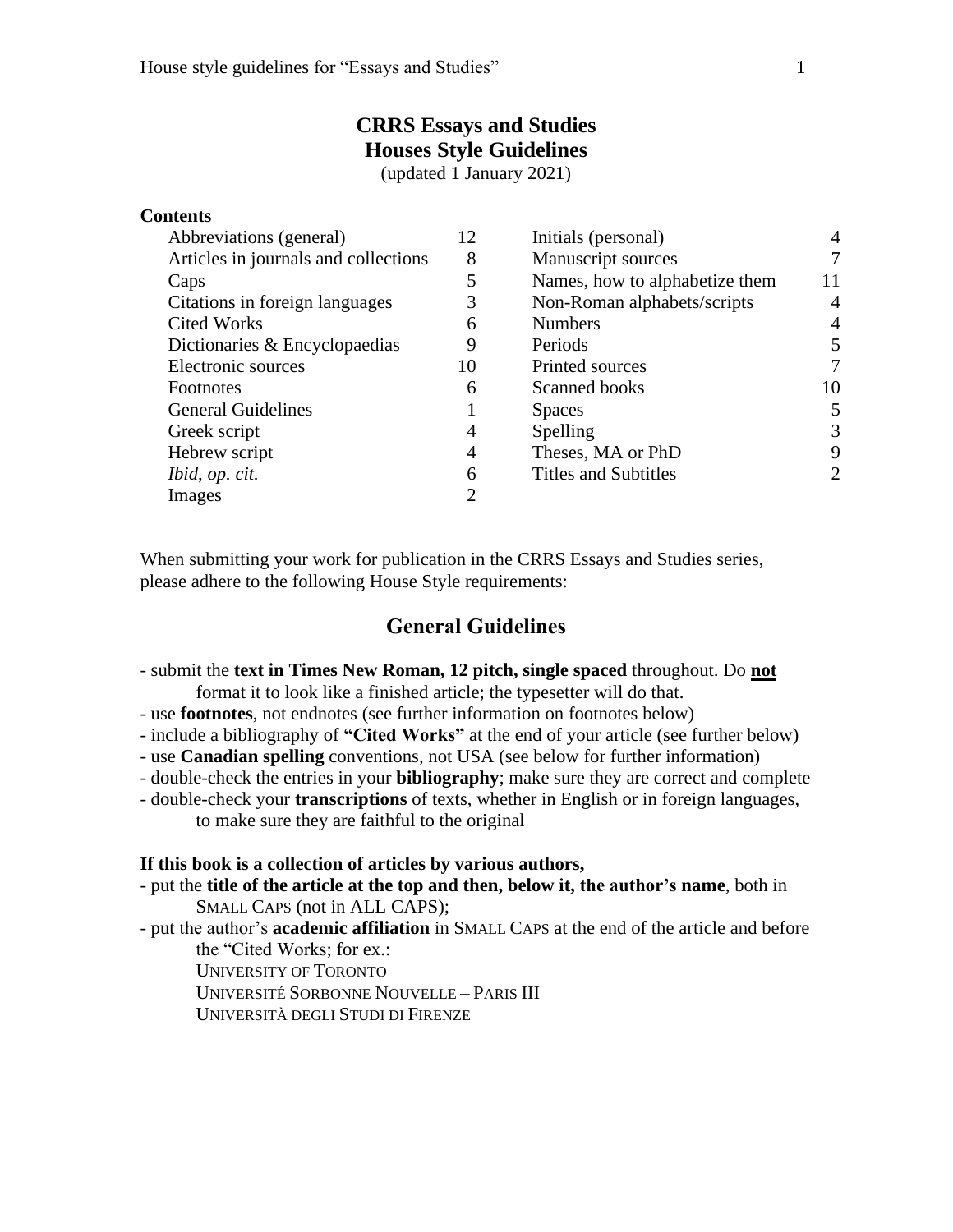# **TITLES and Subtitles**

- the title of the article should be centred and in SMALL CAPS

- subtitles within an article or chapter should be centred and in *Italics*

- sub-subtitles should be *Flushed Left and in Italics*

Note: it is often a good idea to provide subtitles for the various sections of your article, especially if your article does have various sections to it.

### **Images**

If you are including images, please:

- **do not insert images into your article**; insert, instead, an indication such as (fig. 1) in the text when you discuss or refer to that image (see below for further information); the typesetter will figure out where best to locate the image in the typeset version of the article; submit them separately as individual jpegs; they need to be high density (at least 600 dpi)
- **provide documentation** separately showing that you have permission from the copyright owners of the images to publish them in the book both in print and in electronic format (our volumes are distributed in print and also electronically). Without such permission publication cannot proceed.
- provide a **listing of the captions** to go under each image. This list will also be used to create the listing of illustrations in the prelims. The caption should contain the name of the artist, the title of the work, the year of the work, its current location, and the copyright permission. Some sample captions are as follows:
- Frans Hogenberg, *The Spanish Fury of Antwerp* (1576). Private collection, courtesy of Collectie Karel Kinds, Belgium.
- Francesco di Giorgio Martini, *Christ Stripped at Calvary* (c. 1497). Courtesy of the Pinacoteca Nazionale di Siena, Italy.
- *Christ in the Vision of Ezekiel*. Detail of apse mosaic, Blessed David, Thessalonica (c.1425–50). Courtesy of Thomas Mathews. (From Mathews, *The Clash of Gods*, Fig. 89).
- The Sacrificed Body is Thrown Down the Temple. Codex Tudela, fol. 53<sup>r</sup>. Museo de América, Madrid.
- Woodcut from *Du Pré Jehan, Le Palais des nobles Dames (Lyons, 1534)*, ed. Brenda Dunn-Lardeau (Paris: Champion, 2007), 92.
- De l'artifitial memoria. Paris, Bibliothèque de Saint Geneviève, MS 3368, fols. 4<sup>v</sup>-5<sup>r</sup>.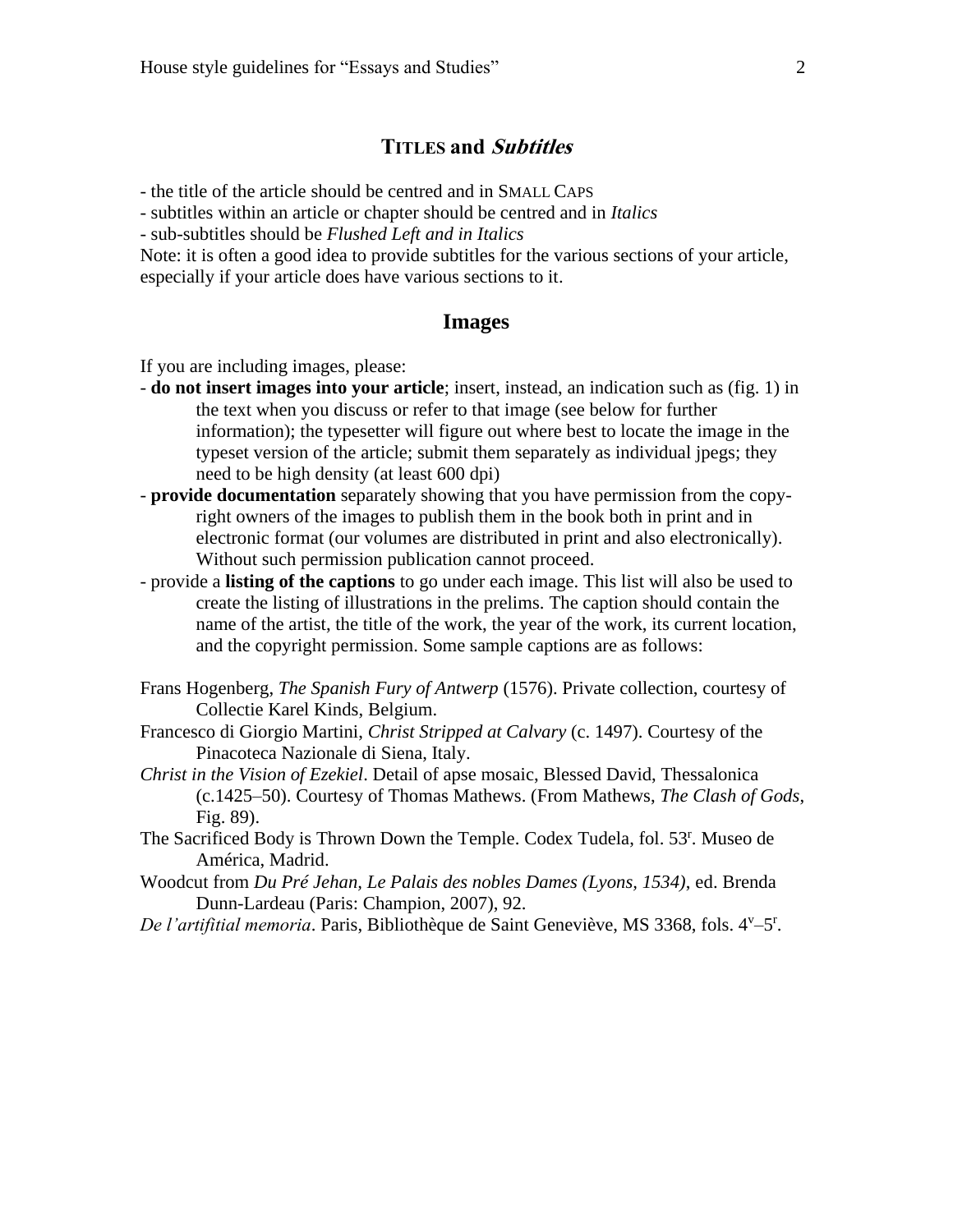### **Spelling**

- use Canadian English spelling conventions (not the default "English USA" that comes with Word). Cited material will, of course, retain the spelling conventions of the original and must **not** be "Canadianized". Some examples of Canadian spelling:

catalogue (not catalog) centre, centred, centring (not center, centered, centering) honour, honourable (not honor, honorable) instalment (not installment) marvellous (not marvelous) licence (noun), license (verb) (not license all the time) manoeuvre (not manoeuver, maneuver, ...) practice (noun), practise (verb) (not practise all the time) valour (but valorous) (not valor)

### **Citations in foreign languages**

- remember that many of **your readers will not have your linguistic abilities** and that the volume is really aimed at an English-reading public, so, if your citation in a foreign language is more than a simple word or phrase that anyone can easily understand, do **provide an English translation**.
- **short citations** should be integrated into your prose. Give the English translation first (and then put the original in parentheses either enclosed in "citation marks" or *in italics*, but "*not both*"). This makes reading of the text a lot smoother. For example:

Valla said he wanted to provide his reader with "something new" (*aliquid novi*).

- **longer citations** should be offset from the regular text and indented 5 points. In this case, place the foreign-language original in the footnote. In the case of poetry, use a forward slash / to separate verses and a double slash // to separate stanzas.

#### **Occasional words or short phrases in foreign languages** should be:

- in italics if they consist of only one or two words (or even three)
- in quotation marks if they consist of more than a couple of words

In other words, if you're really citing a text and not just using a foreign term, the citation should be in quotation marks like all cited material, with the English in the text and the original language in the footnote. The footnote should read as follows:

22. "taglisi e' capelli corti insino che scopra l'orecchio"; Conti, *La Vita del Beato Ieronimo Savonarola*, 122.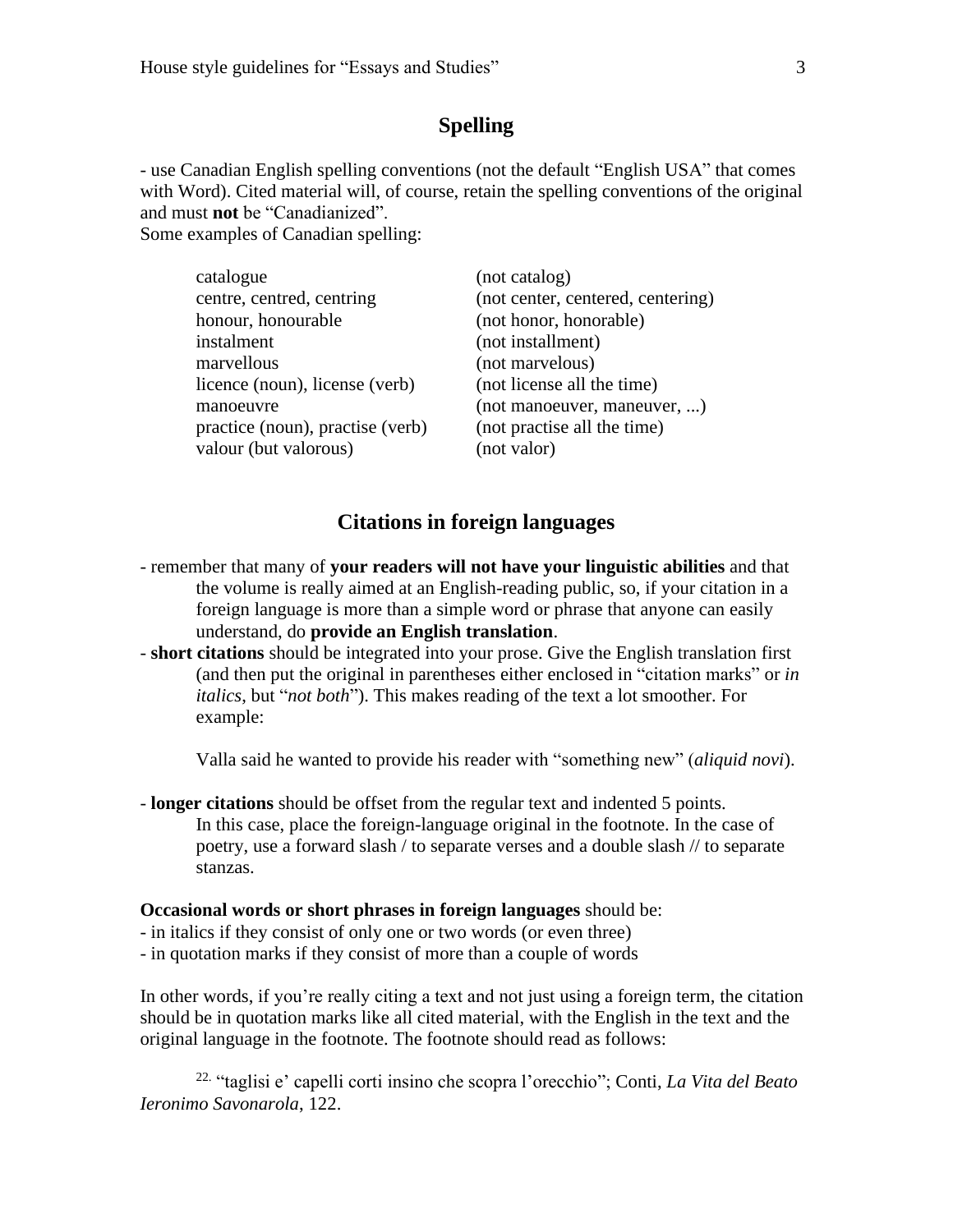### **Greek, Hebrew, and other Non-Roman Scripts**

If at all possible, avoid using non-Roman alphabets such as Greek or Hebrew alphabets (very few people can read them); use, instead, a transliteration of these Greek or Hebrew words into the Roman alphabet; for ex.,

write *logos* (not λόγος), *topos* (not τόπος)

Most of your readers will be able to figure out the Greek if it's in Roman script, but will be disadvantaged if it's in Greek script; with Hebrew, they will at least be able to identify and perhaps pronounce the word(s).

### **Numbers**

- for page numbers, use **full numbers**; for example, 225–230 (not 225–30)
- use a **n-dash**, not a hyphen to connect two numbers; 225–230 (not 225-230)
- for **year numbers**, you may reduce the number; for example, 1545–49.
- in your prose, spell out numbers between 0 and 100, then use numerals for numbers above 100; for ex.: There 150 candidates for the position, but only two were acceptable.

### **Volume/page numbers:**

- for page numbers in a note or bibliographical entry, it is preferable to write 2:235 (not vol. 2, 235 nor vol. 2, p. 235 nor vol. 2:235). Similarly, it is preferable to write  $2:235-242$ . However, there may be reasons for using vol. 2, p. 235 ... if in doubt, do ask.
- normally, the p. or pp. is omitted; the fol. or fols., instead, is always included, and so is the signature (sig. or sigs.) for unpaginated and unfoliated pages.

### **Folio numbers**

- use fol. or fols., not c. or cc.; for example, fol. 5<sup>r</sup> (not c. 5<sup>r</sup>)
- superscript the r and v; for example, fols.  $3<sup>r</sup>-4<sup>v</sup>$ ,  $5<sup>r</sup>$ ,  $17<sup>v</sup>$
- note that a r-v is a single folio, not two; for example: fol.  $5^{r-v}$  (not fols.  $5^{r-v}$ )

### **Personal initials**

- there is no space between a person's initials, so: Grace A.H. Vlam not Grace A.H. Vlam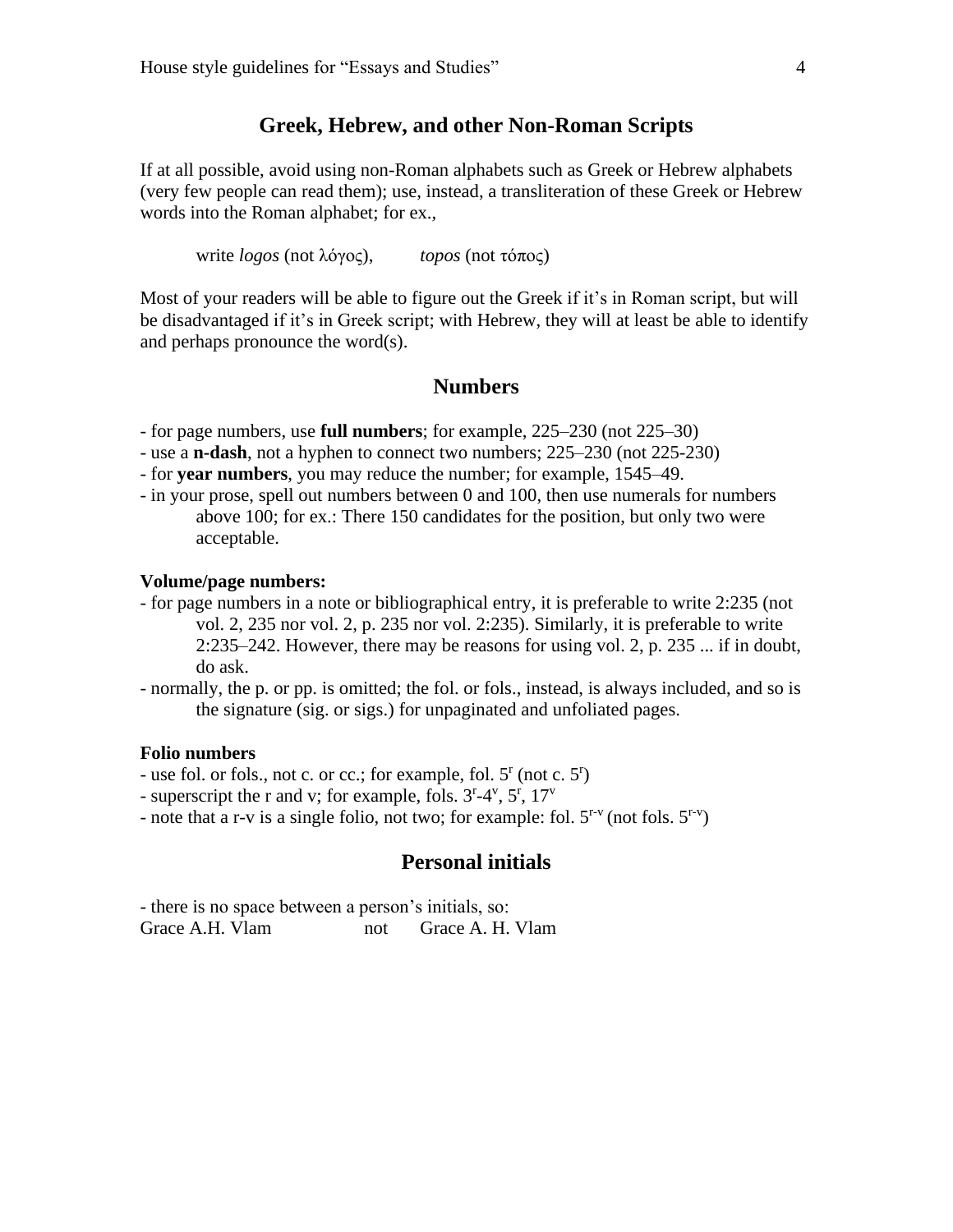### **Spaces**

- make sure there is a space after abbreviations; for ex.: fol. 5, bk. 5, ch. 5,

- make sure there is a space after "de'" in surnames such as: de' Medici but not if there is an apostrophe, such as in: d'Este, d'Aragona, if in doubt, check how your university library catalogue lists that person (like most university libraries, we adhere to the Library of Congress name authority). See below for more information on names and on alphabetizing names.

### **Periods**

- no periods in abbreviations of states; for ex.: Cambridge, MA: Cambridge University Press

### **Caps**

- always cap **century names** in Italian: Trecento, Quattrocento, Cinquecento, etc.

- cap **honorific titles** when immediately followed by the person's name, but not otherwise; for ex.:

> When Pope Clement VII met Emperor Charles V, the pope greeted the emperor warmly.

Do the same for titles such as: duke, earl, prince, queen, monsignor, bishop, cardinal, etc.

### **Dates**

- give all dates in the international standard, day month year; for ex.: 25 February 1505 not: February 25, 1505

- for dates in other styles (eg., *stile fiorentino*), provide the modern notation if confusion may arise; for ex.:

25 February 1504/5 (this would be 1504, *stile fiorentino*, 1505 *stile comune*)

- alternatively, you can use the *ab Inc.* or the *ab Nativ.* as appropriate; for ex.: On 25 February 1504 (*ab Inc.*) the pope issued a decree that ...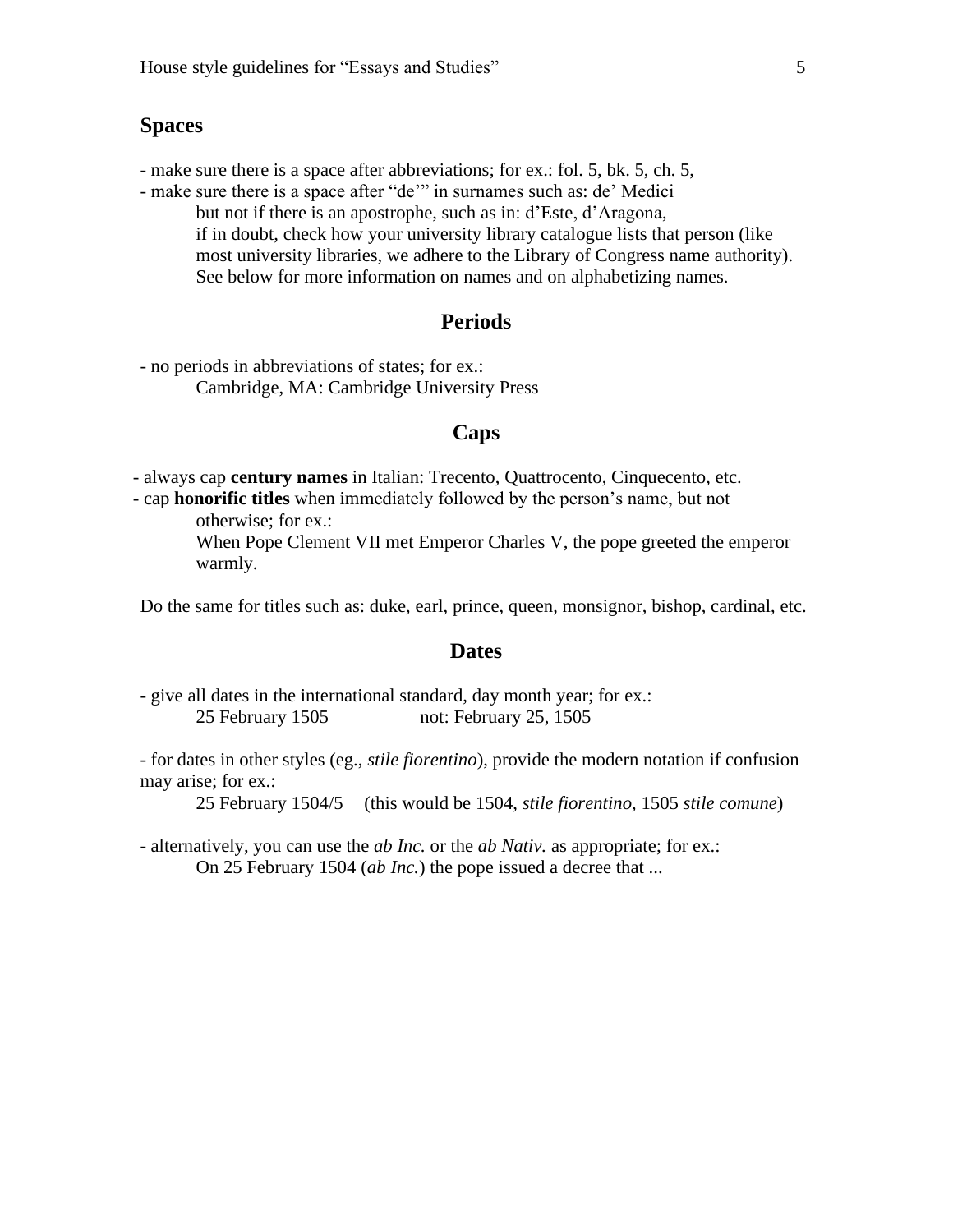### **Footnotes**

- use short format consisting of: Surname, *Short Title*, pages For example:

Eisenbichler, *The Boys*, 225–230. Trexler, "Adolescence and Salvation," 71–85.

- do **not** use *ibid*. or *op. cit.*; instead, repeat the author's name and short title, as per above.

- if feasible, incorporate the bibliographic reference directly into the text (in parentheses); this is most convenient when referring extensively to a certain work or when referring to well-known works such as Dante's *Divine Comedy*, or Virgil's *Aeneid*, etc.

## **Cited Works**

At the end of your article, provide a bibliography of works that you cited in your article.

- use the title "**Cited Works**" and not "Works Cited"

- we do not distinguish between primary and secondary sources, but **we do distinguish between manuscript, printed, and electronic sources**

- list Manuscript Sources, Printed Sources, and Electronic Sources separately

- in some cases, you may want to use **abbreviations to refer to some often cited works** in order to reduce the amount of text and its repetition; in this case, provide a list of abbreviations in the bibliography right before the first set of entries;

### **Abbreviations in the bibliography of often cited works**

If you have consistently used an abbreviation for a book or collection of volumes in your article, you should provide a list of such abbreviations. This list should be given first in the "Cited Works" section, just before manuscripts and printed works. Sample entries for the abbreviations list:

- OL = Bruno, Giordano. *Opera latine*, eds. Francesco Fiorentino et al.. Naples: Morano, 1879–91; rpt. Stuttgart-Bad Cannstadt: Frommann Holzboog, 1962. 6 vols.
- OO = Ficino, Marsilio. *Opera omnia*. Basel: Heinrich Petri, 1576; rpt. Turin: Bottega d'Erasmo, 1962.
- *De amore* = Ficino, Marsilio. *Commentaire sur le Banquet de Platon Marsile Ficin*, ed. Raymond Marcel. Paris: Belles Lettres, 1956.
- *De vita* = Ficino, Marsilio. *Three Books on Life. De vita libri tres*, eds. Carol V. Kaske and John R. Clark. Medieval and Renaissance Texts and Studies, 57. Binghamton, NY: CEMERS, 1989.
- *Theologia* = Ficino, Marsilio. *Théologie platonicienne de l'immortalité des âmes*, ed. and trans. Raymond Marcel. Paris: Belles lettres, 1964–70. 3 vols.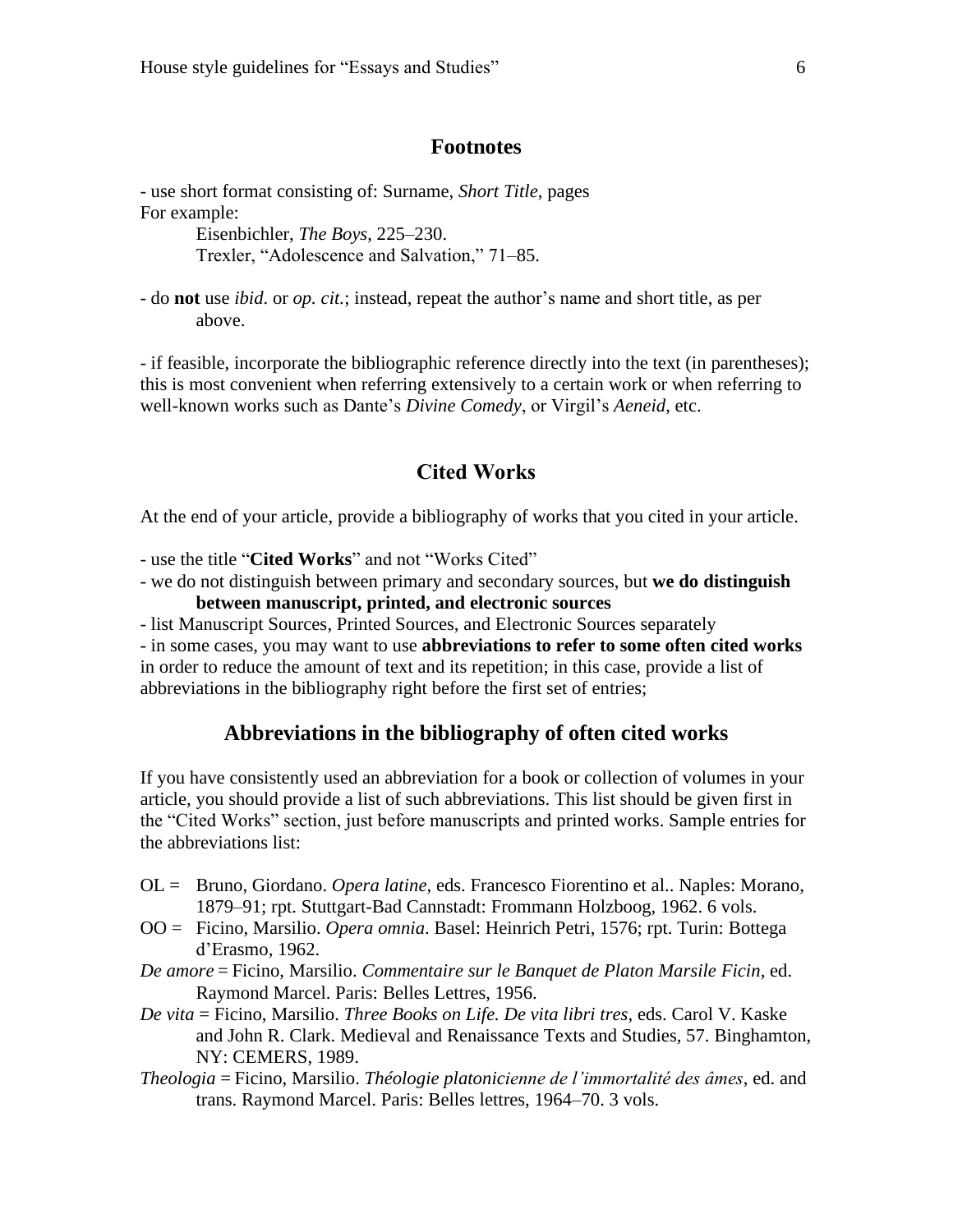### **For manuscript sources**

give the city, the archive, its standard abbreviation formula (if used in the footnotes), and then, below, the collection/fond and the manuscript number. If the manuscript has a title, do also give that manuscript's title. See the sample entries below.

Brussels. Bibliothèque Royale de Belgique (BRB)

Ms. 17219–20, fols. 2r–19v, *Waerachtige beschryvinge van de destructie geschiet binnen de stadt Mechelen gedaan by den Spaingaerden in den jaer 1572*

Florence. Archivio di Stato di Firenze (ASF) Atti del Podestà 3763. Camera, Provveditori e Massai, Entrata e Uscita (E&U) 9, 12. Carte Strozziane, III, 84, box vii. Diplomatico, Strozziana–Uguiccione.

- Milan. Archivio di Stato di Milano(ASMi) Sforzesco, Carteggio generale visconteo-sforzesco, Potenze estere, 271.
- Milan. Biblioteca Ambrosiana (BAMi) Manoscritto Z 247, sup.
- Oxford, Bodleian Library, Ashmolean (Ashm.) MSS. 58, 95, 120, 242, 394, 971–972, 1136, 1395, 1415, 1459.
- Vatican City. Biblioteca Apostolica Vaticana. (BAV) Vat. lat. 5878.

### **For printed sources**

- give full information; that is, make sure you give the title of books in full, including the subtitles; include the names of editors, translators, etc.; include the publisher of the volume. Do double-check that your information is complete and correct (check with your library catalogue and do not trust your own notes) - interfile books, articles, and theses alphabetically. See the sample entries below.

#### **Sample entries for books, editions, translations:**

- Achillini, Alessandro. *Commentaria in De physico auditu*. In his *Opera Omnia*. Venice: Hieronimus Scotus, 1545, fols. 64<sup>r</sup>-90<sup>r</sup>.
- Becker, Marvin B. *Medieval Italy: Constraints and Creativity*. Bloomington: Indiana University Press, 1981.
- Caron, Marie-Thérèse and Denis Clauzel, eds. *Le banquet du faisan: 1454: l'Occident face au défi de l'Empire ottoman*. Arras: Artois Presses Université, 1997.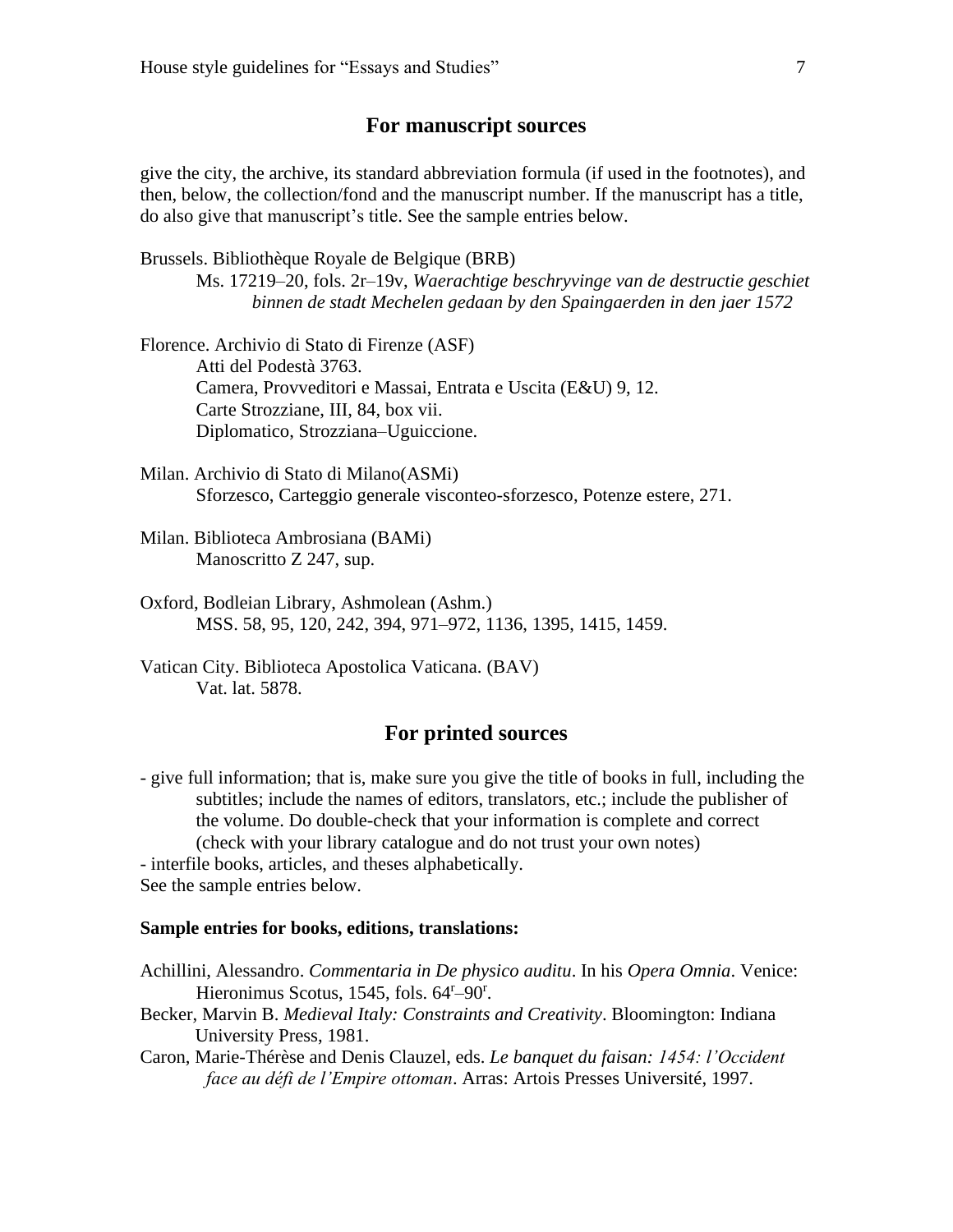- Compagni, Dino. *Dino Compagni's Chronicle of Florence*, ed. and trans. Daniel E. Bornstein. Philadelphia: University of Pennsylvania Press, 1986.
- Thompson, David and Alan F. Nagel, eds. and trans. *The Three Crowns of Florence*. New York: Harper and Row, 1972.

### **Note that in the bibliography of cited works:**

- **foreign city names** are given in English if an English version exists, not in their own language: for ex.:

Florence, Rome, Venice, Padua, Cologne, Vienna, Moscow, etc.

- there is a **difference in the use of ed. and eds.**: if the ed. come before a name, it stands for "edited by" and so it is always given in the singular as ed. even if there are two or more editors, but if it comes after the name it stands for "editor" or "editors" and so, if there are two or more, it needs to be given in the plural as eds.
- sometimes it is advisable to add the **state or country** after the name of a city, especially if there is more than one place by that name or if it is a fairly unknown place. Normally it is added to places such as: Cambridge, UK; Cambridge, MA; Aldershot, UK; Burlington, VT; etc.
- if **an author has more than one entry**, use a line consisting of eight underscores and a period to replace the author's name (please do not use dashes ––– or hyphens ----, but use underscores  $\qquad \qquad .)$

### **Sample bibliographical entries for articles in journals**

- Arnaldi, Girolamo. "Dino Compagni cronista e militante 'popolano.'" *La Cultura* 21 (1983): 237–282.
- Trowbridge, Mark. "Processional Plays from Aalst: a View from the Archives." *Mediaevalia* 28.1 (2007): 195–217.

#### **Sample bibliographical entries for articles in collections**

- Ditchfield, Simon. "Reading Rome as a sacred landscape, c. 1586–1635." In Will Coster and Andrew Spicer, eds., *Sacred Space in Early Modern Europe*. Cambridge, UK: Cambridge University Press, 2005, 167–193.
- Hughes, Diane Owen. "Invisible Madonnas? The Italian Historiographical Tradition and the Women of Medieval Italy." In Susan Mosher Stuard, ed., *Women in Medieval History and Historiography*. Philadelphia: University of Pennsylvania Press, 1987, 25–57.

#### **In the entries above, note that:**

- **-** the name of the editor of the collection comes before the title of the collection and the given name comes before the family name
- page numbers are given at the end of the entry and there is no pp.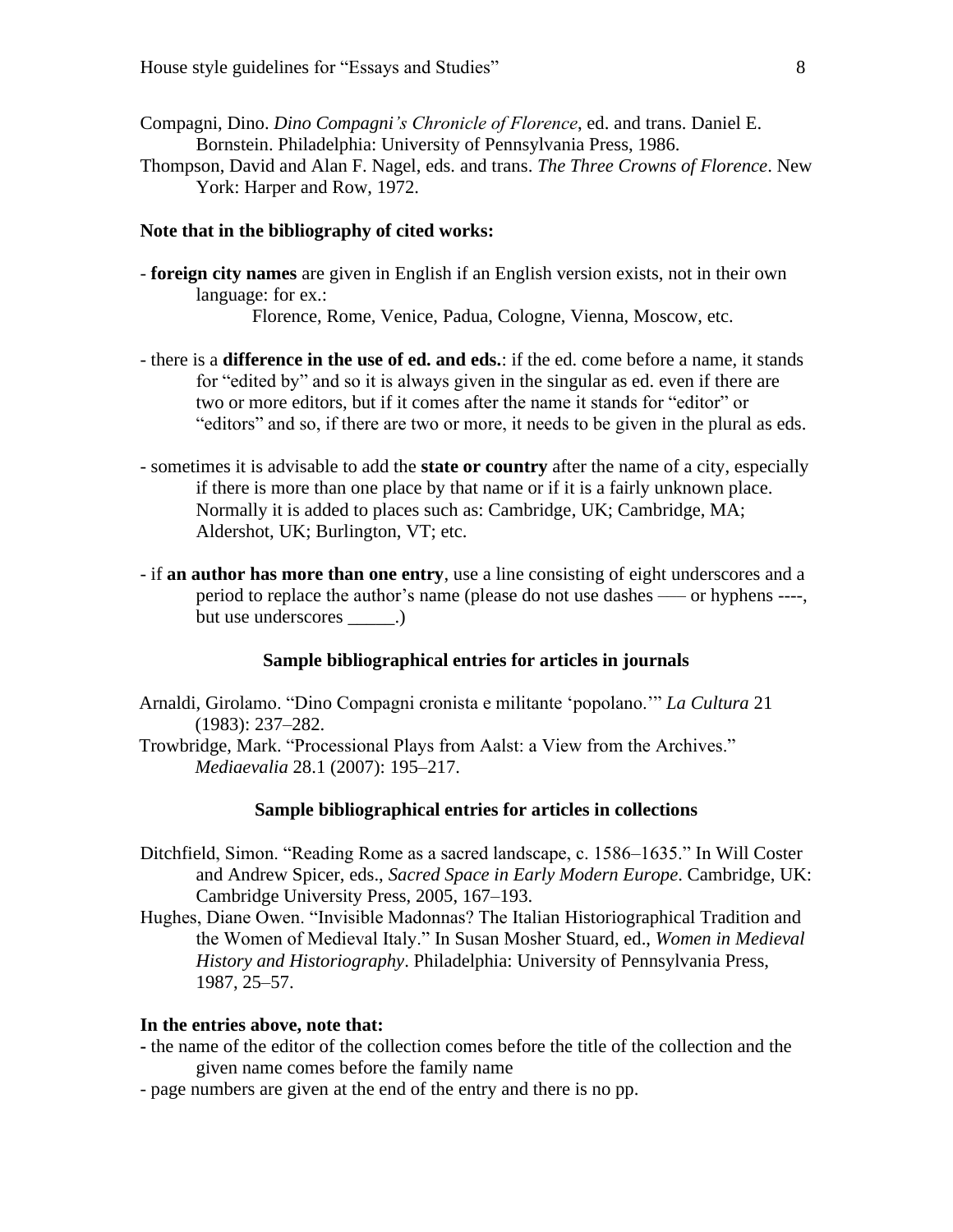#### **Sample bibliographical entries for entries in dictionaries or encyclopaedias**

Encyclopaedia or dictionary entries should be treated like articles in a collection of essays. At times, however, these reference works are only online and so there is no page number, in which case in lieu of a page number indicate *sub voce*. I don't particularly care if you indicate the date when an online entry was accessed (I think it's irrelevant info). If the reference work exists in both print and web format, it might be good to provide both sets of information. See the examples below.

- Bousquet, G.H. "*Ghusl*." In P. Bearman, Th. Bianquis, C.E. Bosworth, E. van Donzel and W.P. Heinrichs, eds., *The Encyclopaedia of Islam,* 2nd edition. 2012. Online at: https://referenceworks.brillonline.com/entries/encyclopaedia-of-islam-2/\*- SIM\_2524
- Considine, John. "Encyclopaedias and Dictionaries." In Philip Ford, Jan Bloemendal, and Charles Fantazzi, eds., *Encyclopedia of the Neo-Latin World*. Leiden: Brill, 2014,  $251 - 263$ .
- Edler De Roover, Florence. "Borromeo, Galeazzo." In *Dizionario biografico degli italiani*, vol. 13. Rome: Istituto dell'Enciclopedia Italiana, 1971, 48–49.
- Fosi, Irene. "Medici, Maddalena de'." In *Dizionario Biografico degli Italiani*, vol. 73. Rome: Istituto della Enciclopedia italiana, 2009, *sub voce*. Online at: http://www.treccani.it/enciclopedia/maddalena-de-medici\_(Dizionario-Biografico)/
- Marchetti, Valerio. "Caroli, Giovanni." In *Dizionario Biografico degli Italiani*. Rome: Istituto dell'Enciclopedia Italiana, 1977, 523–526. Online at http://www.treccani.it/enciclopedia/giovanni-caroli\_(Dizionario-Biografico)/.
- Krahn, Cornelius, Nanne van der Zijpp and James M. Stayer. "Münster Anabaptists." In *Global Anabaptist Mennonite Encyclopedia Online*. 1987. Accessed 4 Jul 2019. Online at

http://gameo.org/index.php?title=M%C3%BCnster\_Anabaptists&oldid=161085.

#### **Sample bibliographical entries for Doctoral, PhD, or MA theses**

- Heiber, Beatrice. "Die Idee der Liebe in den '*Dialoghi* d'amore' des Leone Ebreo." Ph.D. dissertation. Munich, Ludwig Maximilians Universität, 1986.
- Liesenborghs, Philippe. *Het Edele Vermaak: De Jacht in de Spaanse Nederlanden onder de Aartshertogen.* Licentiate Dissertation, Katholieke Universiteit, Leuven, a/a 2004–05. Online http://www.ethesis.net/jacht/jacht\_inhoud.htm
- Wilson, Carolyn C. "Giovanni Bellini's Pesaro Altarpiece: A Study in Context and Meaning." Ph.D. dissertation. New York. New York University, 1976. Ann Arbor, MI: University Microfilms, 1977.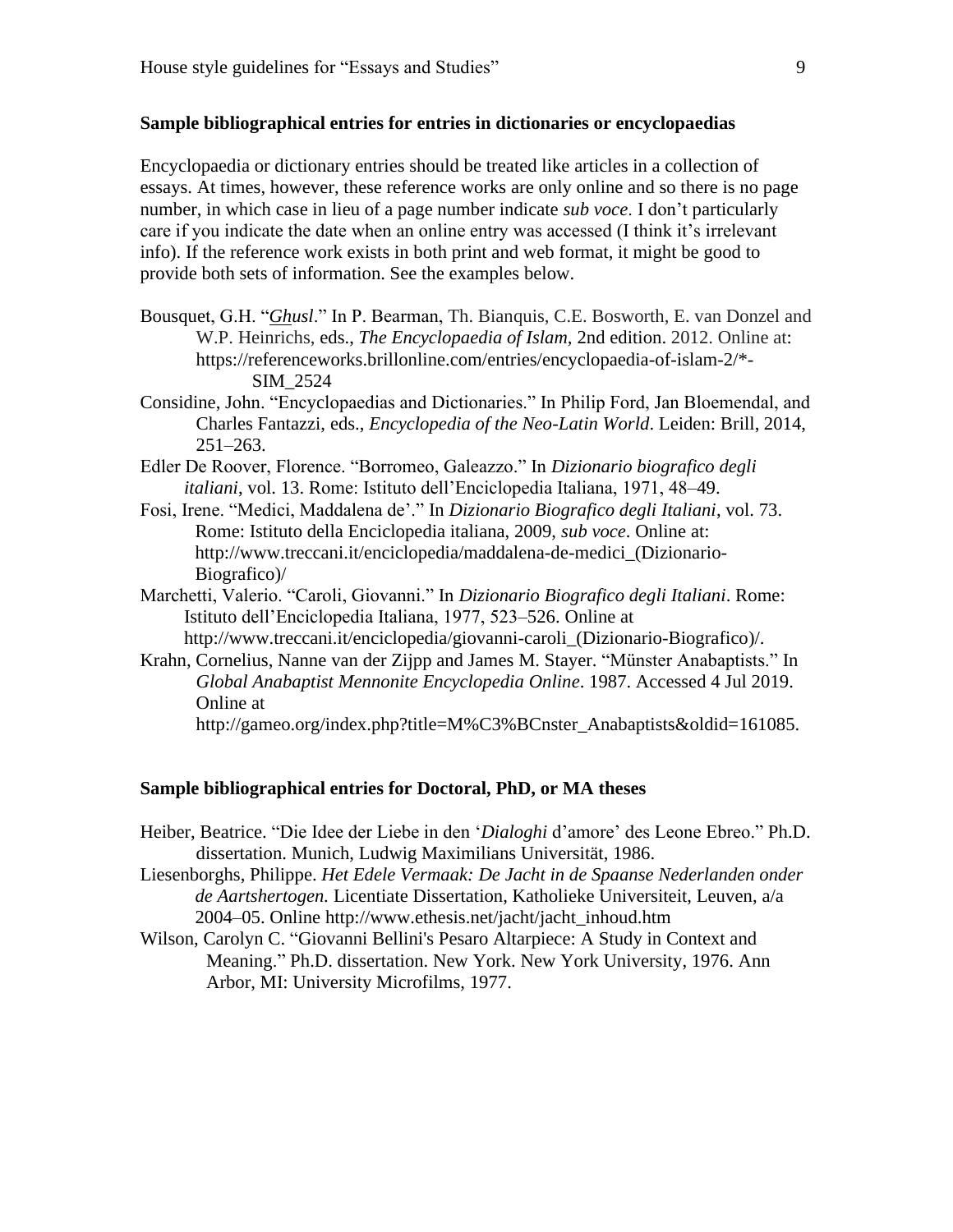### **Sample bibliographical entries for Electronic sources**

Anselm, St*. Proslogium, Monologium, an Appendix in Behalf of the Fool, Gaunilon, and Cur Deus Homo.* Online at http://www.ccel.org/ccel/anselm/basic\_works.pdf. *Catechism of the Council of Trent*, trans. Donovan. Online at: https://archive. org/details/thecatechismofth00donouoft Chiquart Amiczo. *Du Fait de Cuisine*. ca. 1420. Trans. Elizabeth Cook. Online http://www.davidfriedman.com/Medieval/ Cookbooks/ Du\_Fait\_de\_Cuisine/. Unpaginated. Olejarz, Harold. Bowes Museum, England. August 2004. Swan Video. Online http://bit.ly/SBJ53.

"The Montaigne Project" http://www.lib.uchicago.edu/efts/ARTFL/projects/montaigne/

**In the footnotes**, online resources should be indicated as follows: <sup>8</sup> Aquinas, *Summa Theologica*, Secunda Secundae Partis, Q.2.5; online. <sup>12</sup> *Catechism of the Council of Trent*, trans. Donovan; online.

### **Remember that:**

- **a book or an article that has been scanned** and made available on the internet as a PDF is **not** an electronic source, but a printed source, and so it should be listed in the printed sources section. You may, if you wish, provide the internet address for the scanned version of that item by adding "Online" at the end of the entry and then giving the URL, but it's not really necessary to do so.

**A true internet source** is something such as a database that exists **only** as an internet database and not as a previously or even contemporaneously published printed book.

### **Sample entries for printed books that have been scanned:**

- Prajda, Katalin. "Manetto di Jacopo Ammanatini, the Florentine Woodcarver-Architect and Pippo Scolari's Castle in Ozora." In Marjeta Ciglenečki and Polona Vidmar, eds., *Art and Architecture around 1400. Global and Regional Perspectives.*  Maribor: Faculty of Arts of the University of Maribor, 2012, 75–79. Online at academia.edu.
- Ceccarelli, Giovanni. "The Price for Risk-Taking: Marine Insurance and Probability Calculus in the Late Middle Ages." *Journal Electronique d'Histoire des Probabilités et de la Statistique/Electronic Journal for History of Probability and Statistics* 3.1 (2007): 26 pp. Online at ww.jehps.net/Juin2007/Ceccarelli Risk.pdf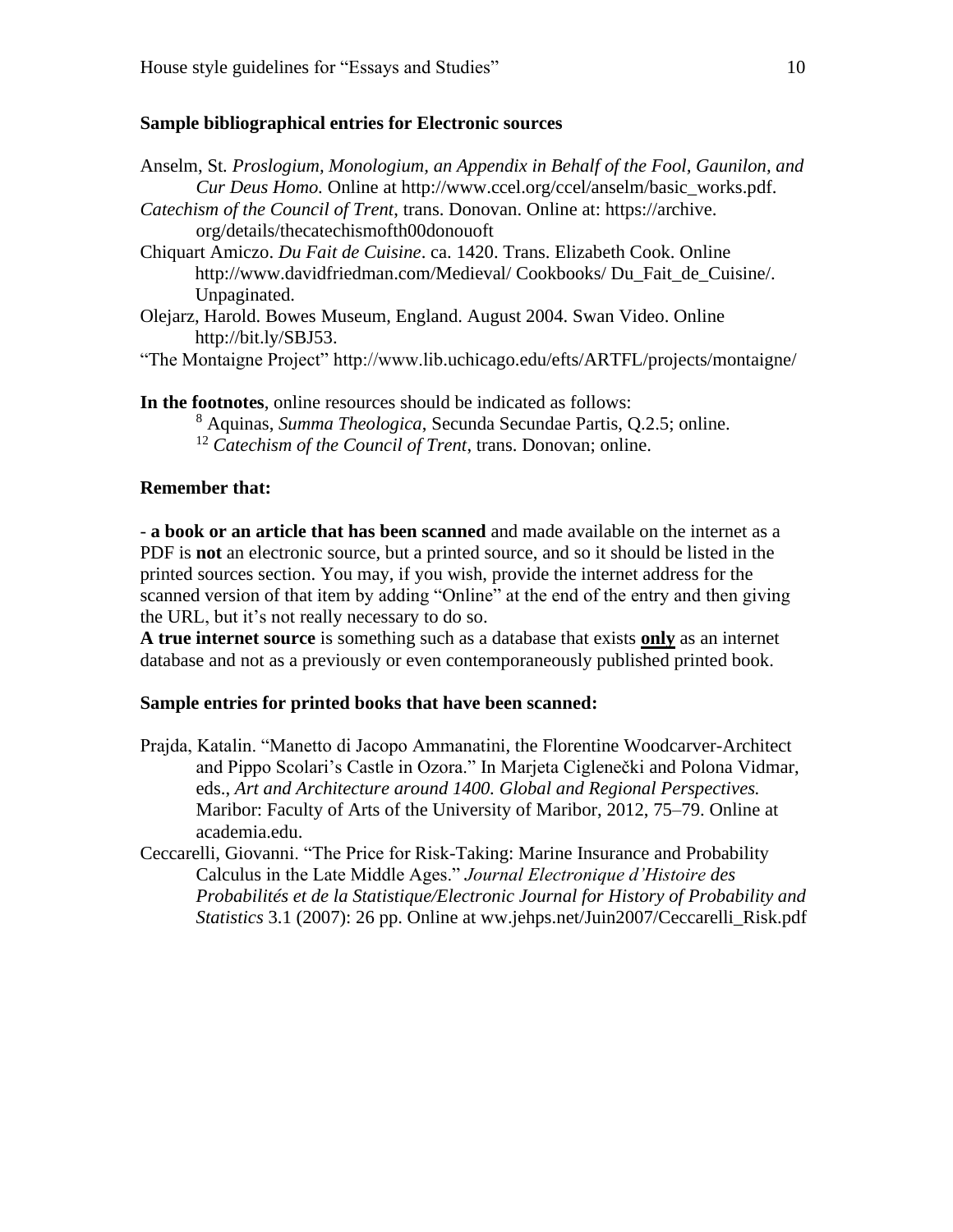### **How to alphabetize foreign names in the bibliography**

If in doubt, check the way the Library of Congress does it (that is, check it in your own university catalogue if you are in the USA or Canada) and then follow it (most of the time LC is correct ... but not always, so sometimes one needs to ignore LC and do it as is appropriate – in this case, it is helpful to check the catalogue of the appropriate national library).

#### **Italian names with d', de, de', di, da**, ....

The general rule of thumb is that if the D is capitalized, then it is part of the surname and the surname is alphabetized under D; for example:

D'Ancona, Alessandro D'Ascia, Luca De Caprio, Vincenzo De Maria, Sandro but if the d is lower case, then it is not part of the surname and so the surname is alphabetized under the next word; for example: Este, Isabella d' Palestrina, Giovanni Pierluigi da Medici, Lorenzo de'

but note the exceptions when the "da" is an indication of provenance, such as:

Vespasiano da Bisticci Uguccione da Pisa Catherine of Siena

(so, if in doubt, do consult with Library of Congress name authority; university library catalogues use LC for their name authorities, so your USA or CDN university library give the name in the right format)

#### **German names with "von"**

These are generally alphabetized under the family name, **not under the "von**"; for ex.

Amsdorf, Nikolaus von Bundschuh, Benno von Diesbach, Nikolaus von Eck, Johann Maier von Hutten, Ulrich von Karlstadt, Andreas Bodenstein von

### **Dutch names with "van"**

These are, instead, generally alphabetized **under "van";** for ex. van Borssele, Anna van Cranvelt, Frans van der Haeghen, Ferdinand van Hallewyn, George